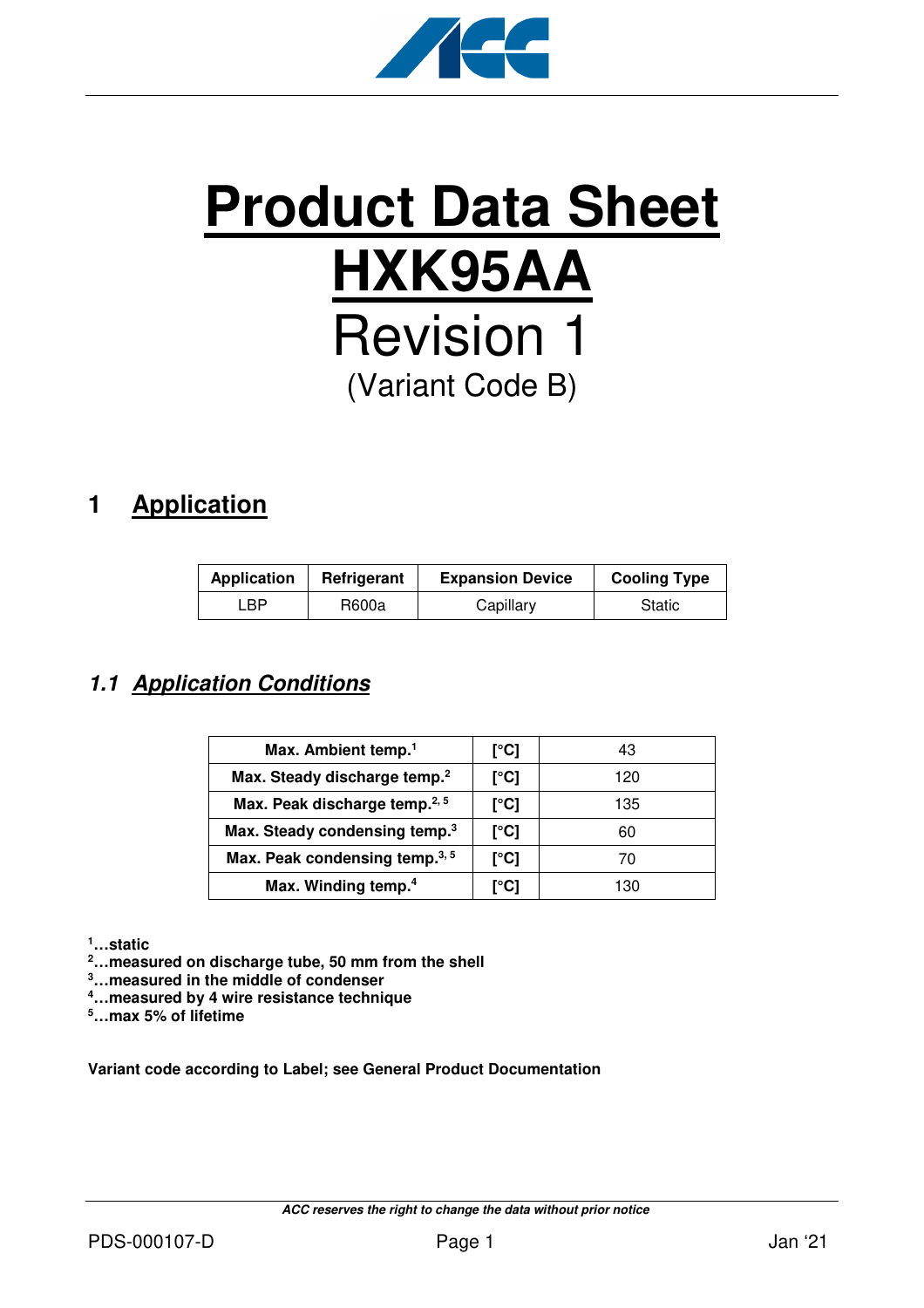

# **2 Mechanical Data**

| 9,6<br>[cm <sup>3</sup> ]<br><b>Displacement</b><br>Net Weight <sup>1</sup><br>[kg]<br>8,6<br>Oil Type<br>mineral<br>Oil Charge<br>165<br>[ml]<br><b>Oil Viscosity</b><br>[cst]<br>5<br><b>Suction</b><br>Semi direct<br><b>Free Gas Volume</b><br>1500<br>[cm <sup>3</sup> ]<br>Length L<br>[mm]<br>194,2<br>Width W<br>[mm]<br>151,5<br>167<br>Height H<br>[mm] |  |  |
|-------------------------------------------------------------------------------------------------------------------------------------------------------------------------------------------------------------------------------------------------------------------------------------------------------------------------------------------------------------------|--|--|
|                                                                                                                                                                                                                                                                                                                                                                   |  |  |
|                                                                                                                                                                                                                                                                                                                                                                   |  |  |
|                                                                                                                                                                                                                                                                                                                                                                   |  |  |
|                                                                                                                                                                                                                                                                                                                                                                   |  |  |
|                                                                                                                                                                                                                                                                                                                                                                   |  |  |
|                                                                                                                                                                                                                                                                                                                                                                   |  |  |
|                                                                                                                                                                                                                                                                                                                                                                   |  |  |
|                                                                                                                                                                                                                                                                                                                                                                   |  |  |
|                                                                                                                                                                                                                                                                                                                                                                   |  |  |
|                                                                                                                                                                                                                                                                                                                                                                   |  |  |

**1 ...Compressor without accessories**





 **ACC reserves the right to change the data without prior notice**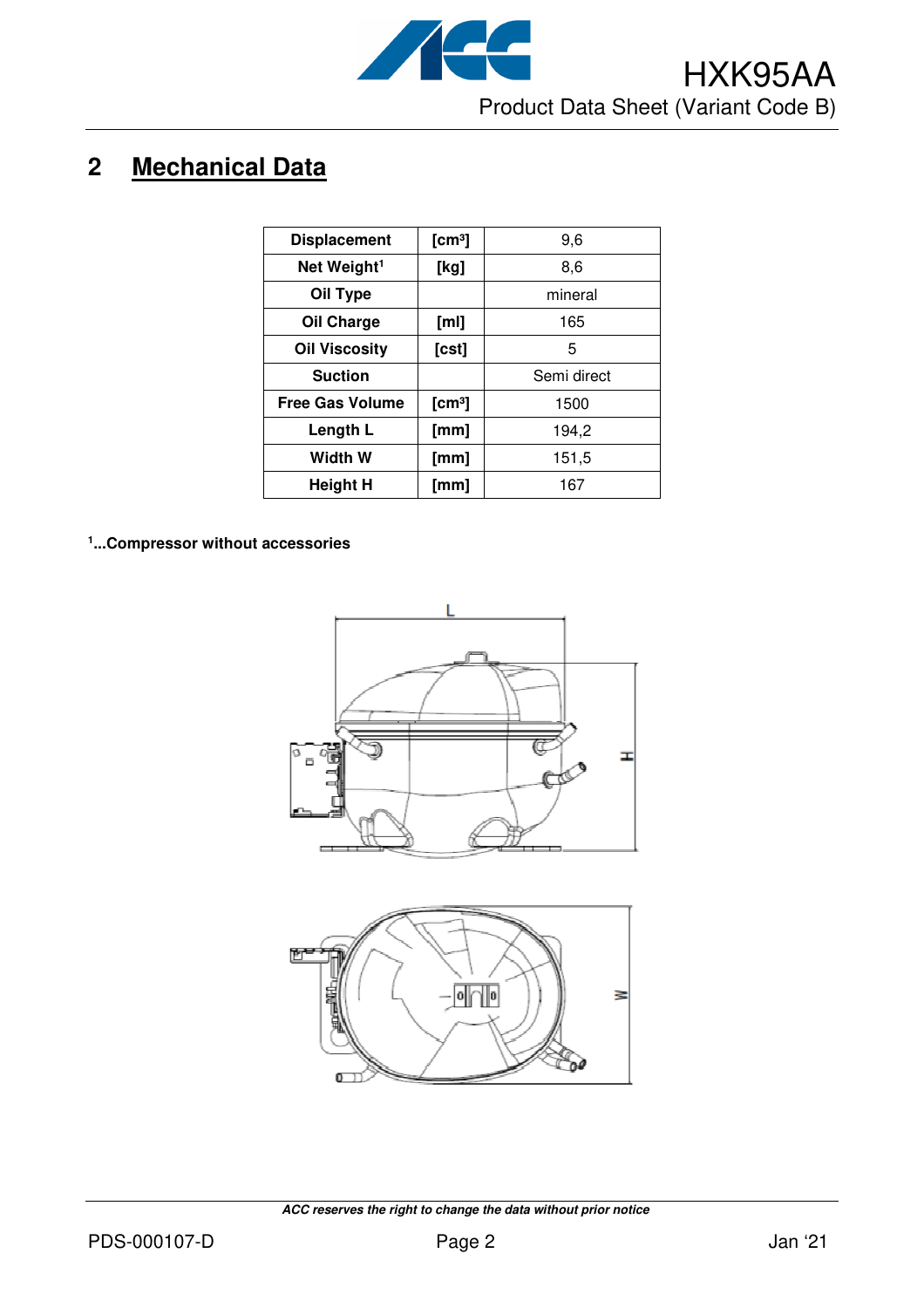

# **3 Electrical Data**

| <b>Power supply</b>                                 | [V]  | $220 - 240$ |
|-----------------------------------------------------|------|-------------|
| Voltage range <sup>1</sup>                          | [V]  | 187 - 264   |
| <b>Frequency</b>                                    | [Hz] | 50          |
| <b>Phase</b>                                        | [ph] |             |
| Motor type                                          |      | <b>RSCR</b> |
| Locked rotor current @ steady<br>state              | [A]  | 3,3         |
| Max. Locked rotor current /<br>measured after 4 sec | [A]  | 8,5/4,0     |
| Main wind. Resistance @ 25°C                        | [Ω]  | 23.1        |
| Start wind. Resistance $@$ 25 $°C$                  | [Ω]  | 22,7        |

<sup>1</sup>...Operating and starting (starting condition @ +43°C windings temperature, 3,5 barA equalized **pressure)** 

**All data measured according to EN 60335** 

#### **3.1 Electrical Component Data**

| <b>Terminal board</b>  |             | ECC.             |
|------------------------|-------------|------------------|
| <b>Starting device</b> | Code        | K <sub>120</sub> |
| <b>PTC</b>             | <b>Type</b> |                  |
| <b>Run Capacitor</b>   | [ $\mu$ F]  |                  |

## **3.2 Motor Protector**

| <b>Motor Protector</b> | <b>BDG</b> | Senbao     |  |
|------------------------|------------|------------|--|
| Type                   | AE 18 FU x | B64 120 xx |  |
| Code                   | ⊏5         | MD         |  |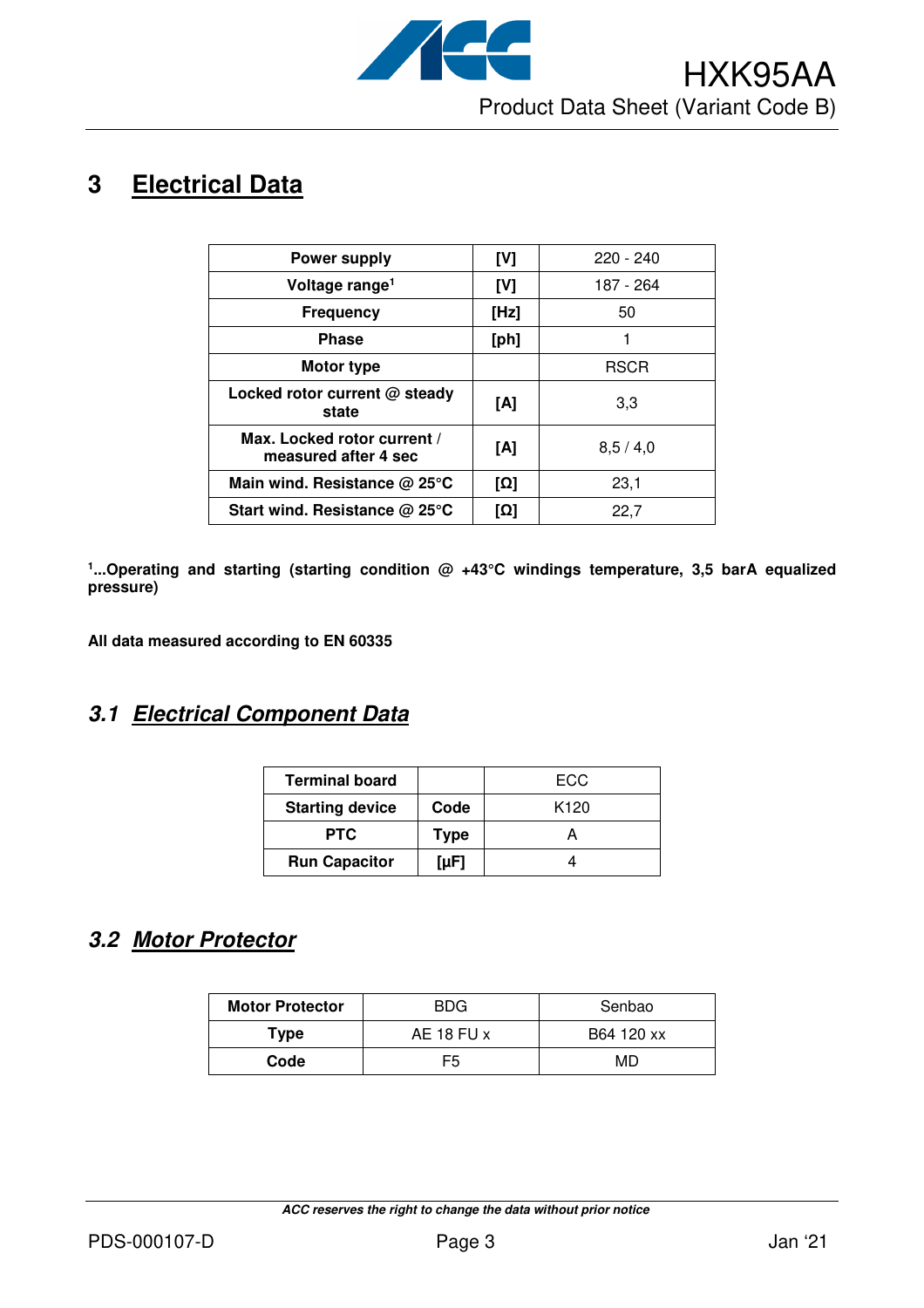

# **4 Performance Data**

## **4.1 Cooling Capacity, COP and Input Power**

|            | Evap. temp. $[°C]$                  |                 | $-35$ | -30   | $-25$ | $-23.3$ | -20   | $-15$ | $-10$ |
|------------|-------------------------------------|-----------------|-------|-------|-------|---------|-------|-------|-------|
|            |                                     | 40              | 96.9  | 131,1 | 171,0 | 185,9   | 216,6 | 268,0 | 325,0 |
| ල          | ုင္                                 | 45              | 94,2  | 127,0 | 166,2 | 180,9   | 211,6 | 263,3 | 321,3 |
| temp.      | ASHRAE                              | 50              | 91,5  | 123,0 | 161,4 | 176,0   | 206,6 | 258,7 | 317,7 |
| Condensing |                                     | 55              | 88,8  | 119,0 | 157.0 | 171,0   | 203,0 | 255,0 | 314,0 |
|            |                                     | 60              | 86,1  | 114,9 | 151,8 | 166,1   | 196,6 | 249,5 | 310,3 |
|            | <b>EN12900</b><br>(CECOMAF)<br>[°C] | C <sub>55</sub> | 73,0  | 98,0  | 129,0 | 142,0   | 167,0 | 210,0 | 259,0 |

**Performance Table Cooling Capacity @ ASHRAE / EN12900 (CECOMAF); 220V, 50Hz; [W]:** 

#### **Performance Table COP with RC @ ASHRAE / EN12900 (CECOMAF); 220V, 50Hz; [W/W]:**

|            | Evap. temp. $[°C]$                  |                 | $-35$ | $-30$ | $-25$ | $-23.3$ | $-20$ | $-15$ | $-10$ |
|------------|-------------------------------------|-----------------|-------|-------|-------|---------|-------|-------|-------|
|            |                                     | 40              | 1,58  | 1,83  | 2,09  | 2,18    | 2,35  | 2,61  | 2,87  |
| ☺          | ု့ငျ                                | 45              | 1,51  | 1,76  | 2,01  | 2,09    | 2,25  | 2,50  | 2,75  |
| temp.      | ASHRAE                              | 50              | 1,45  | 1,69  | 1,92  | 2,00    | 2,15  | 2,39  | 2,62  |
|            |                                     | 55              | 1,39  | 1,61  | 1,83  | 1,91    | 2,06  | 2,28  | 2,50  |
| Condensing |                                     | 60              | 1,33  | 1,54  | 1,75  | 1,82    | 1,96  | 2,17  | 2,38  |
|            | <b>EN12900</b><br>(CECOMAF)<br>[°C] | C <sub>55</sub> | 1,14  | 1,33  | 1,51  | 1,57    | 1,69  | 1,87  | 2,05  |

#### **Performance Table Input Power with RC @ ASHRAE / EN12900 (CECOMAF); 220V, 50Hz; [W]:**

|            | Evap. temp. $[°C]$                  |                 | $-35$ | -30  | $-25$ | $-23.3$ | -20   | $-15$ | -10   |
|------------|-------------------------------------|-----------------|-------|------|-------|---------|-------|-------|-------|
|            |                                     | 40              | 61,5  | 71,5 | 81,7  | 85,2    | 92,1  | 102,7 | 113,3 |
| ල          | ု့ငြ                                | 45              | 62,2  | 72,2 | 82,8  | 86,6    | 94,0  | 105,4 | 117,1 |
| temp.      | ASHRAE                              | 50              | 63,0  | 73,0 | 84,1  | 88,0    | 95,9  | 108,3 | 121,1 |
|            |                                     | 55              | 63,9  | 73,8 | 85.4  | 89,6    | 98,1  | 111,5 | 125,6 |
| Condensing |                                     | 60              | 64,9  | 74,8 | 86,9  | 91,4    | 100,5 | 115,1 | 130,5 |
|            | <b>EN12900</b><br>(CECOMAF)<br>[°C] | C <sub>55</sub> | 63,9  | 73,8 | 85,4  | 89,6    | 98,1  | 111,5 | 125,6 |